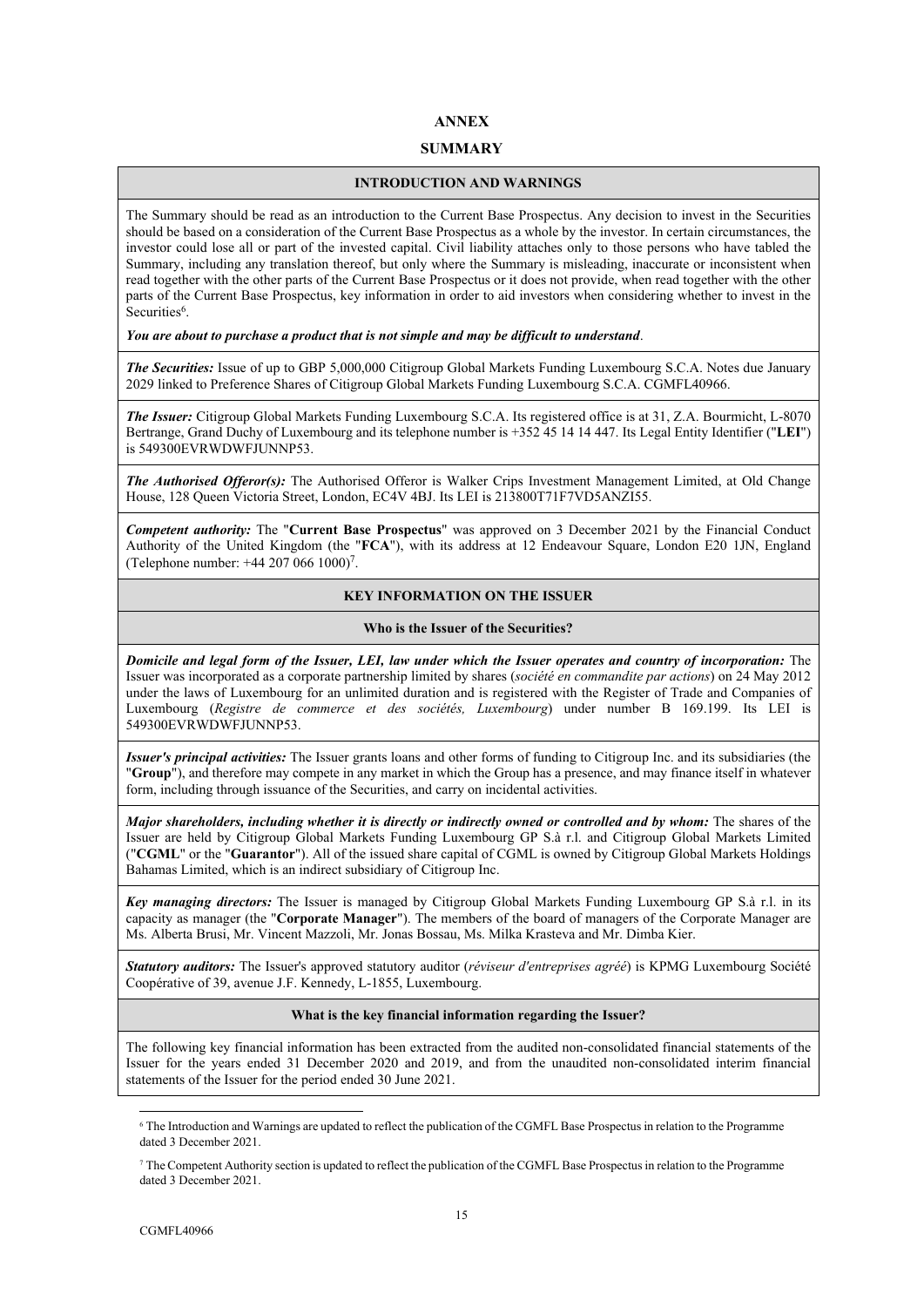| Summary information – income statement                                                                                                                             |                                                           |                                                                           |                                                           |                                                    |          |                                                              |
|--------------------------------------------------------------------------------------------------------------------------------------------------------------------|-----------------------------------------------------------|---------------------------------------------------------------------------|-----------------------------------------------------------|----------------------------------------------------|----------|--------------------------------------------------------------|
|                                                                                                                                                                    | <b>Year ended 31</b><br><b>December</b><br>2020 (audited) |                                                                           | <b>Year ended 31</b><br><b>December</b><br>2019 (audited) | <b>Six</b><br>ended 30 June<br>2021<br>(unaudited) | months   | <b>Six</b><br>months<br>ended 30 June<br>2020<br>(unaudited) |
| Profit before income tax (in thousands of<br>U.S. dollars)                                                                                                         | 113                                                       | 121                                                                       |                                                           | 64                                                 |          | 64                                                           |
| Summary information - balance sheet                                                                                                                                |                                                           |                                                                           |                                                           |                                                    |          |                                                              |
|                                                                                                                                                                    | Year<br>ended<br><b>December</b><br>(audited)             | 31<br>31<br>Year<br>ended<br>2020<br><b>December</b><br>2019<br>(audited) |                                                           | Six months ended 30<br>2021<br>June<br>(unaudited) |          |                                                              |
| Net financial debt (long term debt plus short<br>term debt minus cash) (in thousands of U.S.<br>dollars)                                                           | 18,588,258                                                |                                                                           | 12,746,867                                                |                                                    |          | 23,442,327                                                   |
| ratio<br>assets/current<br>(current<br>Current<br>liabilities)                                                                                                     | 100%                                                      |                                                                           | 100%                                                      |                                                    | 100%     |                                                              |
| Debt to equity ratio (total liabilities/total<br>shareholder equity)                                                                                               | 1868714%                                                  |                                                                           | 1395849%                                                  |                                                    | 2241453% |                                                              |
| Interest<br>ratio<br>(operating)<br>cover<br>income/interest expense)*                                                                                             | Not Applicable                                            | Not Applicable                                                            |                                                           | Not Applicable                                     |          |                                                              |
| Summary information – cash flow statement                                                                                                                          |                                                           |                                                                           |                                                           |                                                    |          |                                                              |
|                                                                                                                                                                    | <b>Year ended 31</b><br><b>December</b><br>2020 (audited) |                                                                           | <b>Year ended 31</b><br><b>December</b><br>2019 (audited) | <b>Six</b><br>ended 30 June<br>2021<br>(unaudited) | months   | <b>Six</b><br>months<br>ended 30 June<br>2020<br>(unaudited) |
| Net cash flows from operating activities (in<br>thousands of U.S. dollars)                                                                                         | $-11,875$                                                 | 9,381                                                                     |                                                           | $-18,100$                                          |          | $-13,277$                                                    |
| Net cash flows from financing activities (in<br>thousands of U.S. dollars)                                                                                         | 4,871,709                                                 |                                                                           | 3,518,482                                                 | 4,409,702                                          |          | 3,901,494                                                    |
| Net cash flows from investing activities (in<br><i>thousands of U.S. dollars</i> )<br>*In accordance with IFRS, the Issuer does not present any interest expenses. | $-4,871,701$                                              |                                                                           | $-3,518,473$                                              | $-4,409,702$                                       |          | $-3,901,494$                                                 |

*Qualifications in audit report on historical financial information:* There are no qualifications in the audit report of the Issuer on its audited historical financial information.

## **What are the key risks that are specific to the Issuer?**

The Issuer is subject to the following key risks:

- The Issuer is subject to intra-group credit risk. From time to time, the Issuer enters into derivative transactions with CGML to offset or hedge its liabilities to securityholders under securities issued by it (which may include the Securities). As such, the Issuer is exposed to the credit risk of CGML in the form of counterparty risk in respect of such derivative transactions. In particular, the Issuer's ability to fulfil its obligations under the Securities is primarily dependent on CGML performing its counterparty obligations owed to the Issuer in respect of such derivative transactions in a timely manner, and any failure by CGML to do so will negatively affect the ability of the Issuer to fulfil its obligations under the Securities. Securityholders will not have any recourse to CGML under any such derivative transactions.
- The Issuer may not be able to maintain its current ratings. If a rating agency reduces, suspends or withdraws its rating of the Issuer and/or any affiliate thereof, the liquidity and market value of the Securities are likely to be adversely affected. Ratings downgrades could also have a negative impact on other funding sources, such as secured financing and other margin requirements, for which there are no explicit triggers.<sup>8</sup>

## **KEY INFORMATION ON THE SECURITIES**

#### **What are the main features of the Securities?**

*Type and class of Securities, including security identification numbers*

<sup>8</sup> The risks relating to the Issuer are updated to reflect the publication of the CGMFL Base Prospectus in relation to the Programme dated 3 December 2021.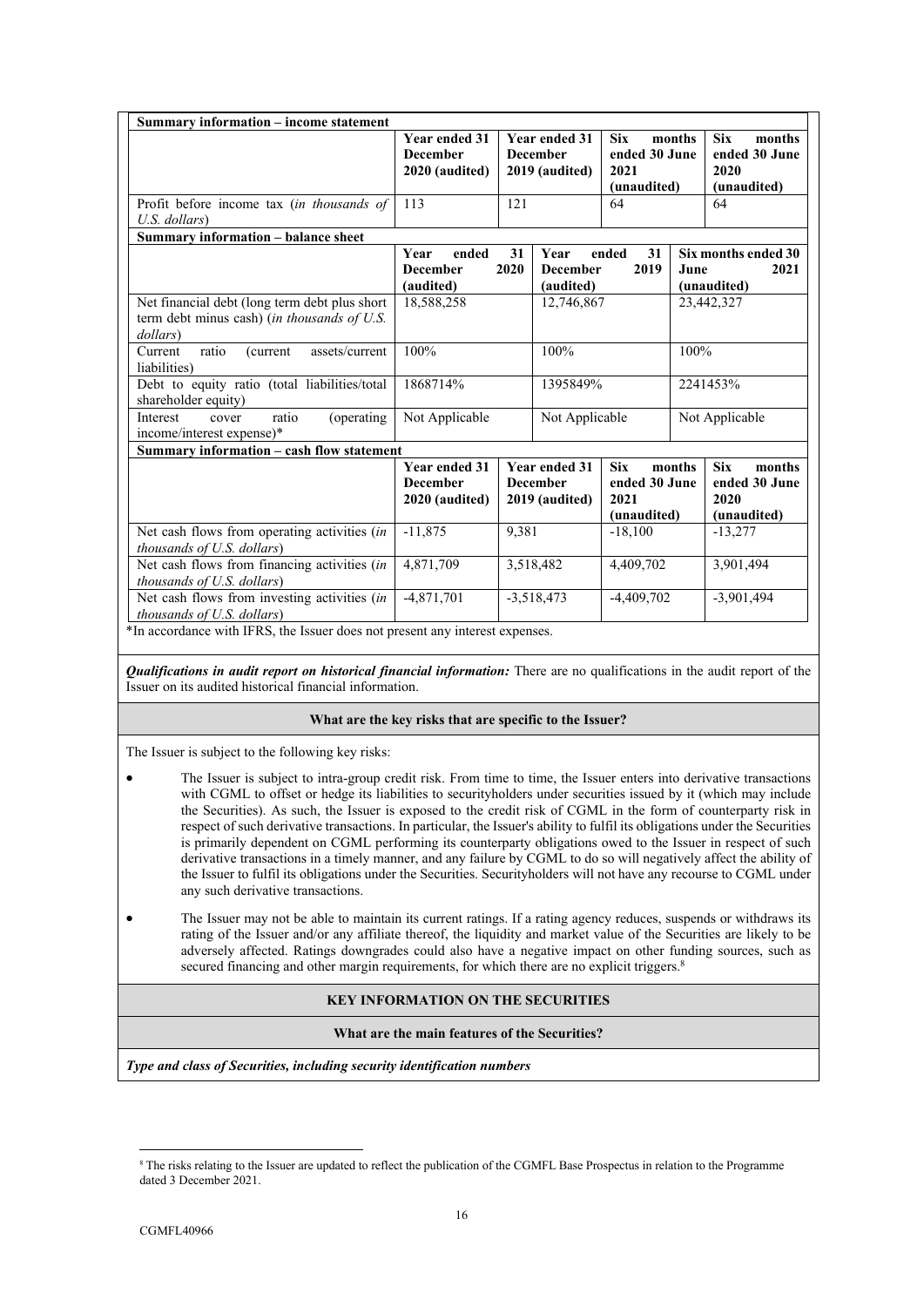The Securities are derivative securities in the form of notes, and are linked to an underlying preference share. The Securities will be accepted for settlement in Euroclear UK & Ireland (CREST) via the CREST Depository Interest (CDI) mechanism.<sup>9</sup>

The issue date of the Securities is 1 February 2022 (which is expected to be 11 business days following the Initial Preference Share Reference Date). The issue price of the Securities is 100 per cent. of the Aggregate Principal Amount.

Series Number: CGMFL40966; ISIN: XS2405083978; Common Code: 240508397; CFI: DTZNFR; FISN: CITIGROUP GLOBA/ZERO CPNEMTN 202901; CUSIP: 5C029X9N5; Valoren: Not Applicable

*Currency, specified denomination, calculation amount, aggregate principal amount and maturity date of the Securities*

The Securities are denominated in GBP. The Securities have a specified denomination of GBP 1,000 and integral multiples of GBP 1.00 and the calculation amount is GBP 1.00. The aggregate principal amount of the Securities to be issued is up to GBP 5,000,000.

*Maturity Date*: The Final Valuation Date. The Maturity Date is the date on which the Securities are scheduled to redeem, subject to an early redemption of the Securities.

## *Rights attached to the Securities*

The Securities do not pay any interest. The return on the Securities will derive from, unless the Securities have been previously redeemed or purchased and cancelled, the payment of the Redemption Amount on the Maturity Date of the Securities.

**Redemption Amount**: Unless the Securities have been previously redeemed or purchased and cancelled, the Issuer shall redeem each Security on the Maturity Date at an amount equal to the product of (a) the Calculation Amount and (b) the Final Performance of the Underlying. Expressed as a formula:

 $CA \times$  Final Performance of the Underlying

Where:

**Autocall Observation Dates**: Each of 15 January 2024, 14 January 2025, 14 January 2026, 14 January 2027 and 14 January 2028.

**Calculation Amount** or **CA**: GBP 1.00.

**Final Performance**: in respect of the Underlying, an amount expressed as a percentage equal to the Underlying's Final Reference Level divided by its Redemption Initial Level. Expressed as a formula:

# Final Reference Level

## Redemption Initial Level

**Final Reference Level**: in respect of the Underlying, the Underlying Closing Level for such Underlying on the Final Valuation Date.

**Final Valuation Date(s)**: 10 business days following the Preference Share Valuation Date, subject to adjustment.

**Initial Preference Share Reference Date**: 14 January 2022, subject to adjustment.

**Preference Share Valuation Date**: either (a) 15 January 2029, or (b) as the Underlying may be redeemed early on the occurrence of an event ("**Autocall Event**") on an Autocall Observation Date, the Autocall Observation Date on which such Autocall Event occurs, in each case, subject to adjustment.

**Redemption Initial Level**: in respect of the Underlying, the Underlying Closing Level for such Underlying for the Redemption Strike Date.

**Redemption Strike Date**: the issue date, being 1 February 2022 (expected to be 11 business days following the Initial Preference Share Reference Date), subject to adjustment.

**Underlying Closing Level**: in respect of the Underlying and any day, means the fair market value of such Underlying displayed on the Electronic Page on such day as determined by the calculation agent using its internal models and methodologies and taking into account such factor(s) as the calculation agent determines appropriate.

| The Underlying                                                                                                             |                           |  |  |  |  |
|----------------------------------------------------------------------------------------------------------------------------|---------------------------|--|--|--|--|
| <b>Description</b>                                                                                                         | Electronic page           |  |  |  |  |
| Preference Share in Citigroup Global Marketing Funding Luxembourg<br>S.C.A. (Class 317; ISIN: CFMGLPRE0020 <sup>10</sup> ) | Bloomberg Page: BS3079313 |  |  |  |  |

<sup>&</sup>lt;sup>9</sup> The Amended and Restated Final Terms dated 6 January 2022 is updated to reflect the change to the clearing system and the publication of the CGMFL Regional Structured Notes Base Prospectus No. 2 (UK) Supplement (No.1) dated 10 February 2022.

<sup>&</sup>lt;sup>10</sup> The ISIN of the Preference Share has been corrected from CGMFLPRE0020 to CFMGLPRE0020, as determined by the Issuer.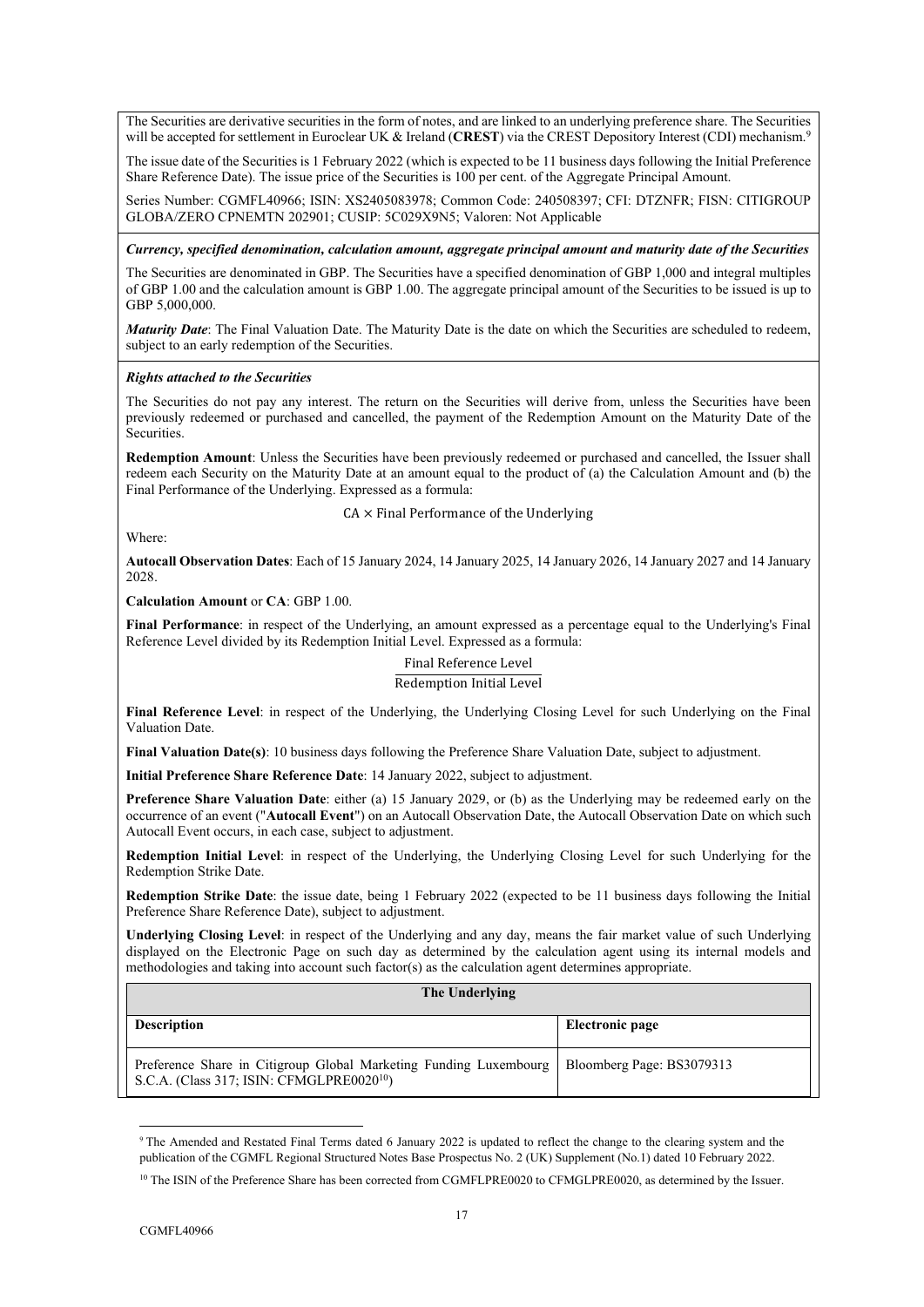*Early Redemption:* The Securities may be redeemed early following the occurrence of certain specified events or circumstances (for example, including an event affecting the Underlying(s) or the Issuer's hedging arrangements, an event of default, and circumstances relating to taxation and illegality) at an amount which will be determined by the calculation agent in accordance with the terms and conditions of the Securities.

*Meetings:* The terms and conditions of the Securities contain provisions for calling meetings of holders to consider matters affecting their interests generally. These provisions permit defined majorities to bind all holders, including holders who did not attend and vote at the relevant meeting and holders who voted in a manner contrary to the majority.

*Governing law:* The Securities will be governed by English law.

*Bail-in:* Each holder of the Securities acknowledges, accepts, consents and agrees, by its acquisition of the Securities, to be bound by the exercise of, any bail-in power by the relevant resolution authority in respect of the Securities. Any exercise of such bail-in power or other action taken by a resolution authority in respect of the Issuer or the Guarantor could materially adversely affect the value of and return on the Securities.

*Status of the Securities:* The Securities constitute direct, unconditional, unsubordinated and unsecured obligations of the Issuer and will at all times rank *pari passu* and rateably among themselves and at least *pari passu* with all other unsecured and unsubordinated outstanding obligations of the Issuer, save for such obligations as may be preferred by provisions of law that are both mandatory and of general application.

## *Description of restrictions on free transferability of the Securities*

The Securities will be transferable, subject to offering, selling and transfer restrictions of the laws of any jurisdiction in which the Securities are offered or sold.

## **Where will the Securities be traded?**

Application will be made by the Issuer (or on its behalf) for the Securities to be admitted to trading on the Regulated Market of the London Stock Exchange and to the Official List with effect from on or around the issue date

## **Is there a guarantee attached to the Securities?**

*Brief description of the Guarantor:* CGML is a private company limited by shares and was incorporated in England and Wales on 21 October 1983. CGML operates under the laws of England and Wales and is domiciled in England. Its registered office is at Citigroup Centre, Canada Square, Canary Wharf, London E14 5LB and its telephone number is +44 (0)207 986 4000. The registration number of CGML is 01763297 on the register maintained by Companies House. Its LEI is XKZZ2JZF41MRHTR1V493. CGML is a wholly-owned indirect subsidiary of Citigroup Inc. and has a major international presence as a dealer, market maker and underwriter, as well as providing advisory services to a wide range of corporate, institutional and government clients.

*Nature and scope of guarantee:* The Securities issued will be unconditionally and irrevocably guaranteed by CGML pursuant to a deed of guarantee, which constitutes direct, unconditional, unsubordinated and unsecured obligations of CGML and ranks and will rank at least *pari passu* with all other outstanding, unsecured and unsubordinated obligations of CGML, save for such obligations as may be preferred by provisions of law that are both mandatory and of general application.

*Key financial information of the Guarantor:* The following key financial information has been extracted from the audited non-consolidated financial statements of the Guarantor for the years ended 31 December 2020 and 2019, and from the unaudited non-consolidated interim financial statements of the Guarantor for the six month period ended 30 June 2021.<sup>11</sup>

| Summary information – income statement                                                                   |                                                      |                                                      |                                              |                                                                    |  |
|----------------------------------------------------------------------------------------------------------|------------------------------------------------------|------------------------------------------------------|----------------------------------------------|--------------------------------------------------------------------|--|
|                                                                                                          | 31<br>Year<br>ended<br>2020<br>December<br>(audited) | 31<br>ended<br>Year<br>2019<br>December<br>(audited) | Six months ended 30<br>June 2021 (unaudited) | <b>Six</b><br>months<br>ended<br>30<br>2020<br>June<br>(unaudited) |  |
| Profit after taxation (in millions of U.S.<br>dollars)                                                   | 1,023                                                | 311                                                  | 360                                          | 884                                                                |  |
| <b>Summary information – balance sheet</b>                                                               |                                                      |                                                      |                                              |                                                                    |  |
|                                                                                                          | <b>Year ended 31 December 2020</b><br>(audited)      | Year ended 31 December 2019<br>(audited)             |                                              | Six months ended 30 June<br>2021 (unaudited)                       |  |
| Net financial debt (long term debt plus short)<br>term debt minus cash) (in millions of U.S.<br>dollars) | 12.442                                               | 15,084                                               | 10,867                                       |                                                                    |  |
| Debt to equity ratio (total liabilities/total<br>shareholder equity)                                     | 23                                                   | 23                                                   | 17                                           |                                                                    |  |
| Summary information – cash flow statement                                                                |                                                      |                                                      |                                              |                                                                    |  |
|                                                                                                          | 31<br>Year<br>ended<br>2020<br>December<br>(audited) | 31<br>Year<br>ended<br>2019<br>December<br>(audited) | Six months ended 30<br>June 2021 (unaudited) | <b>Six</b><br>months<br>ended<br>2020<br>30<br>June<br>(unaudited) |  |

<sup>&</sup>lt;sup>11</sup> The key financial information regarding the Guarantor is updated to reflect the CGMFL Underlying Linked Notes Base Prospectus Supplement (No. 10) dated 1 December 2021.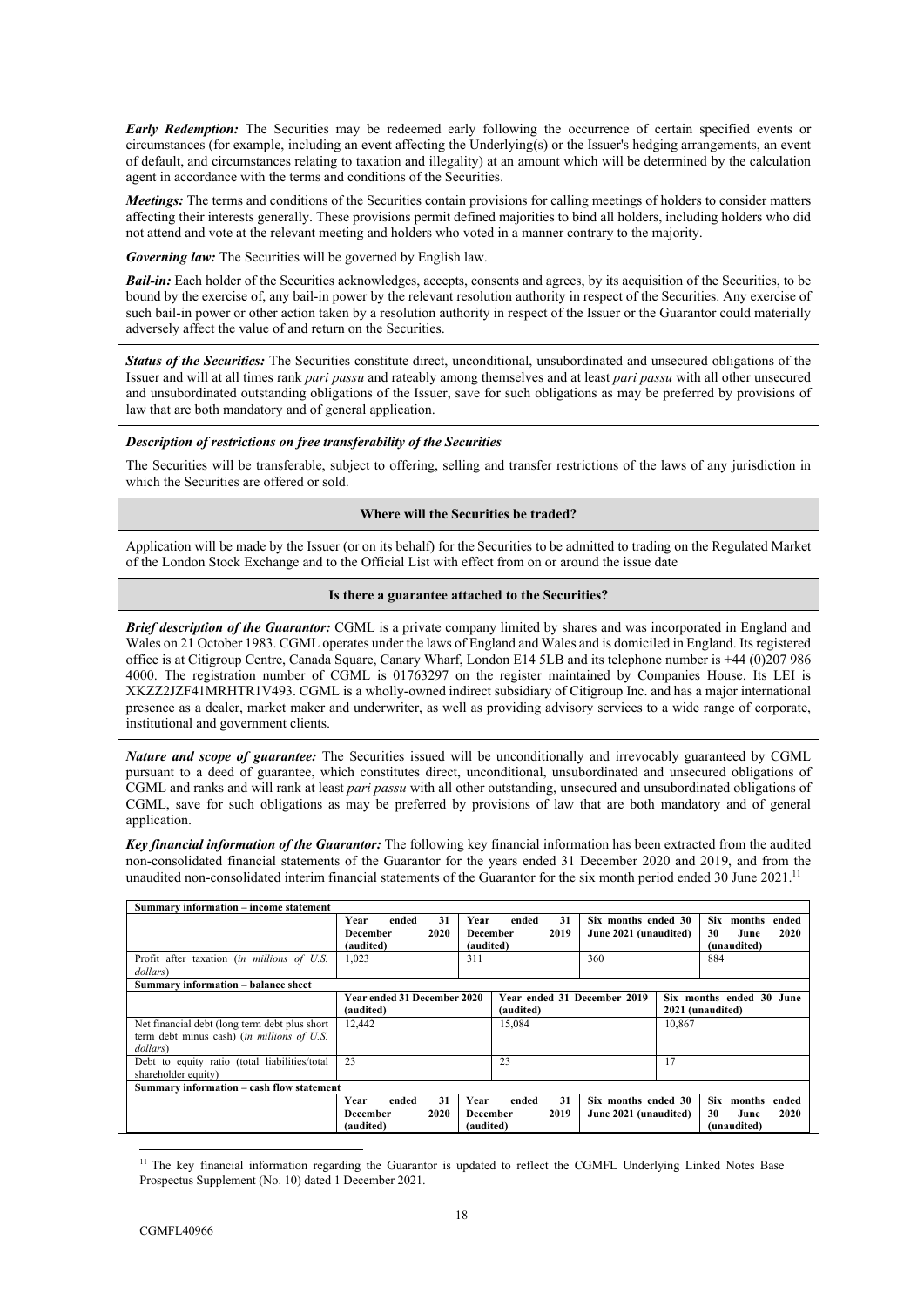| Net cash flows from operating activities <i>(in</i> )<br>millions of U.S. dollars) | 301   | (809) | 741     | 432   |
|------------------------------------------------------------------------------------|-------|-------|---------|-------|
| Net cash flows from financing activities <i>(in</i> )<br>millions of U.S. dollars) | 2.333 | 333   | 3.331   | 331   |
| Net cash flows from investing activities $(in \mid$<br>millions of U.S. dollars)   | (690) | (762) | (1.736) | (321) |

*Qualifications in audit report on historical financial information:* There are no qualifications in the audit report of the Guarantor on its audited historical financial information.

*Key risks in respect of the Guarantor:* The Guarantor is subject to the following key risks:

- The Guarantor is exposed to concentrations of risk, particularly credit and market risk. As regulatory or market developments continue to lead to increased centralisation of trading activities, the Guarantor could experience an increase in concentration of risk, which could limit the effectiveness of any hedging strategies and cause the Guarantor to incur significant losses. The Guarantor may be affected by macroeconomic, geopolitical and other challenges, uncertainties and volatilities, including the global COVID-19 pandemic, which may negatively impact the businesses of the Guarantor and its ability to fulfil its obligations under the Securities, and the value of and return on the Securities.
- The Guarantor may not be able to maintain its current ratings. If a rating agency reduces, suspends or withdraws its rating of the Guarantor and/or any affiliate thereof, the liquidity and market value of the Securities are likely to be adversely affected. Ratings downgrades could also have a negative impact on other funding sources, such as secured financing and other margin requirements, for which there are no explicit triggers.
- If the relevant resolution authority is satisfied that the Guarantor is failing or likely to fail, and subject to certain other conditions being satisfied, the Guarantor may be subject to action taken by the resolution authority, including potentially the write down of claims of unsecured creditors of the Guarantor (such as under the deed of guarantee) and the conversion of unsecured debt claims (such as the under the deed of guarantee) to other instruments (e.g. equity shares), the transfer of all or part of the Guarantor's business to another entity, or other resolution measures. As a result of any such action, investors could lose some or all of their investment in the Securities.

# **What are the key risks that are specific to the Securities?**

The Securities are subject to the following key risks:

- You should be prepared to sustain a total or partial loss of the purchase price of your Securities. The value of Securities prior to their scheduled redemption may vary due to a number of interrelated factors, including the value, dividend yield and volatility of the Underlying(s) and any changes in interim interest rates if applicable, and a sale of Securities prior to their scheduled redemption may be at a substantial discount from the original purchase price and you may lose some or all of your investment. If, at maturity, the Final Reference Level of the Underlying is less than its Redemption Initial Level, the Securities may be redeemed for less than your initial investment or even zero. Further, you will receive no interest during the term of the Securities.
- The Issuer's obligations under the Securities and the Guarantor's obligations under the deed of guarantee represent general contractual obligations of each respective entity and of no other person. Accordingly, payments under the Securities are subject to the credit risk of the Issuer and the Guarantor. Securityholders will not have recourse to any secured assets of the Issuer and Guarantor in the event that the Issuer or Guarantor is unable to meet its obligations under the Securities, including in the event of an insolvency, and therefore risk losing some or all of their investment.
- Securities may have no established trading market when issued, and one may never develop, so investors should be prepared to hold the Securities until maturity. If a market does develop, it may not be very liquid. Consequently, you may not be able to sell your Securities easily or at all or at prices equal to or higher than your initial investment and in fact any such price may be substantially less than the original purchase price. Illiquidity may have a severely adverse effect on the market value of Securities.
- Amounts due in respect of the Securities are linked to the performance of the Underlying(s), which is a preference share. The value of the preference share will depend on the terms and conditions of such preference share (in particular the provisions relating to the return and the performance of the underlying asset(s) of such preference share ("**Preference Share Underlying(s)**")) and the financial condition and standing of the preference share issuer. If the value of the preference share decreases the value of the Securities and the redemption amount payable at their maturity are expected to decrease correspondingly.
- The levels and basis of taxation on the Securities and any reliefs for such taxation will depend on your individual circumstances and could change at any time. The tax and regulatory characterisation of the Securities may change over the life of the Securities. This could have adverse consequences for you.
- The Securities do not create an actual interest in, or ownership of, an Underlying and accordingly you will not have voting rights or rights to receive distributions or any other rights with respect to an Underlying. A Security will not represent a claim against an Underlying and, in the event that the amount paid on redemption of the Securities is less than your investment, you will not have recourse under any relevant Security to an Underlying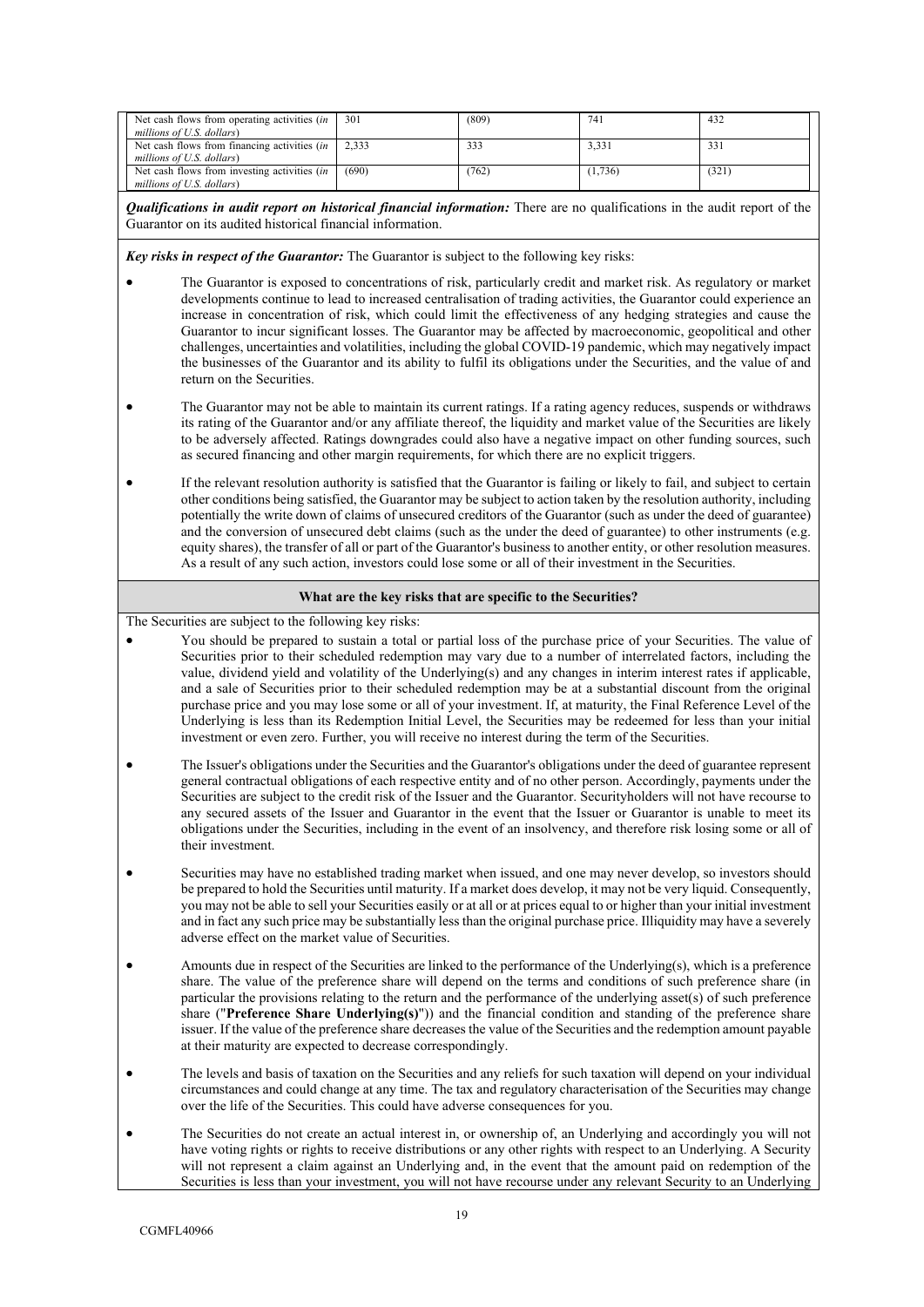in respect of such Securities. You will have no legal or beneficial interest in an Underlying. You may receive a lower return on the Securities than you would have received had you invested directly in an Underlying or through another product.

- The terms and conditions of the preference share include provisions dealing with the postponement of a valuation date, if any date used for the valuation or any determination of any Preference Share Underlying is delayed or the value/level of the relevant Preference Share Underlying is determined using a fall-back by reason of a nonscheduled trading day, a disrupted day or the occurrence of an adjustment event, such postponement or fall-back determined may have a material adverse effect on the value of and return on the preference share and in turn the Securities. The terms and conditions of the preference share include provisions relating to adjustment events. The occurrence of any such adjustment event may result in an adjustment to the terms of the preference share or its early redemption. Any such adjustment will be reflected in the value of the Securities and may have an adverse effect on the value of such Securities. If the preference share is redeemed early, the Securities will also be redeemed early.
- The terms and conditions of the Securities include provisions dealing with the postponement of dates on which the price of an Underlying is scheduled to be taken. Such postponement or alternative provisions for valuation provided in the terms and conditions of the Securities may have an adverse effect on the value of such Securities.
- In certain circumstances (for example, following an event of default or certain events affecting an Underlying or the Issuer's hedging arrangements, or for reasons relating to taxation or illegality), the Securities may be early redeemed. If the Securities are redeemed early, the amount paid may be less than your initial investment and you may therefore sustain a loss.

## **KEY INFORMATION ON THE OFFER OF SECURITIES TO THE PUBLIC AND/OR THE ADMISSION TO TRADING ON A REGULATED MARKET Under which conditions and timetable can I invest in the Securities?**

## *Terms and conditions of the offer*

An offer of the Securities will be made in the United Kingdom during the period from (and including) 22 November 2021 to (and including) 7 January 2022. Such period may be shortened at the option of the Issuer. The Issuer reserves the right to cancel the offer of the Securities.

The offer price is GBP 1.00 per calculation amount, and the minimum subscription amount is GBP 1,000. The Issuer may decline in whole or in part an application for the Securities and/or accept subscriptions which would exceed the aggregate principal amount of GBP 5,000,000. In the event that subscriptions for Securities are reduced due to over-subscription, the Issuer will allot Securities to applicants on a pro rata basis, rounded up or down to the nearest integral multiple of GBP 1.00 in principal amount of Securities, as determined by the Issuer, and subject to a minimum allotment per applicant of the calculation amount.

Description of the application process: Applications for the purchase of Securities may be made by a prospective investor in the United Kingdom to the Authorised Offeror. Each prospective investor in the United Kingdom should ascertain from the Authorised Offeror when the Authorised Offeror will require receipt of cleared funds from it in respect of its application for the purchase of any Securities and the manner in which payment should be made to the Authorised Offeror.

Details of method and time limits for paying up and delivering the Securities: Securities will be available on a delivery versus payment basis. The Issuer estimates that the Securities will be delivered to the purchaser's respective book-entry securities accounts on or around the issue date.

Manner in and date on which results of the offer are to be made public: By means of a notice published by the Issuer on the website of the Issuer and/or the Dealer ([https://citibankinternational.co.uk/EN/Home\)](https://citibankinternational.co.uk/EN/Home).

## *Estimated expenses or taxes charged to investor by issuer/offeror*

The dealer and/or any distributors will be paid up to 3.00 per cent. per Specified Denomination as fees in relation to the issue of Securities. Apart from the offer price, the Issuer is not aware of any expenses and taxes specifically charged to the subscriber or purchaser in the United Kingdom.

## **Who is the offeror and/or the person asking for admission to trading?**

*Authorised Offeror:* The Authorised Offeror is Walker Crips Investment Management Limited, at Old Change House, 128 Queen Victoria Street, London, EC4V 4BJ. Its LEI is 213800T71F7VD5ANZI55.

## **Why is the Prospectus being produced?**

## *Use and estimated net amount of proceeds*

The net proceeds of the issue of the Securities will be used primarily to grant loans or other forms of funding to CGML and any entity belonging to the same Group, and may be used to finance the Issuer itself. The estimated net amount of proceeds is 100 per cent. of the final aggregate principal amount of the Securities issued on the issue date.